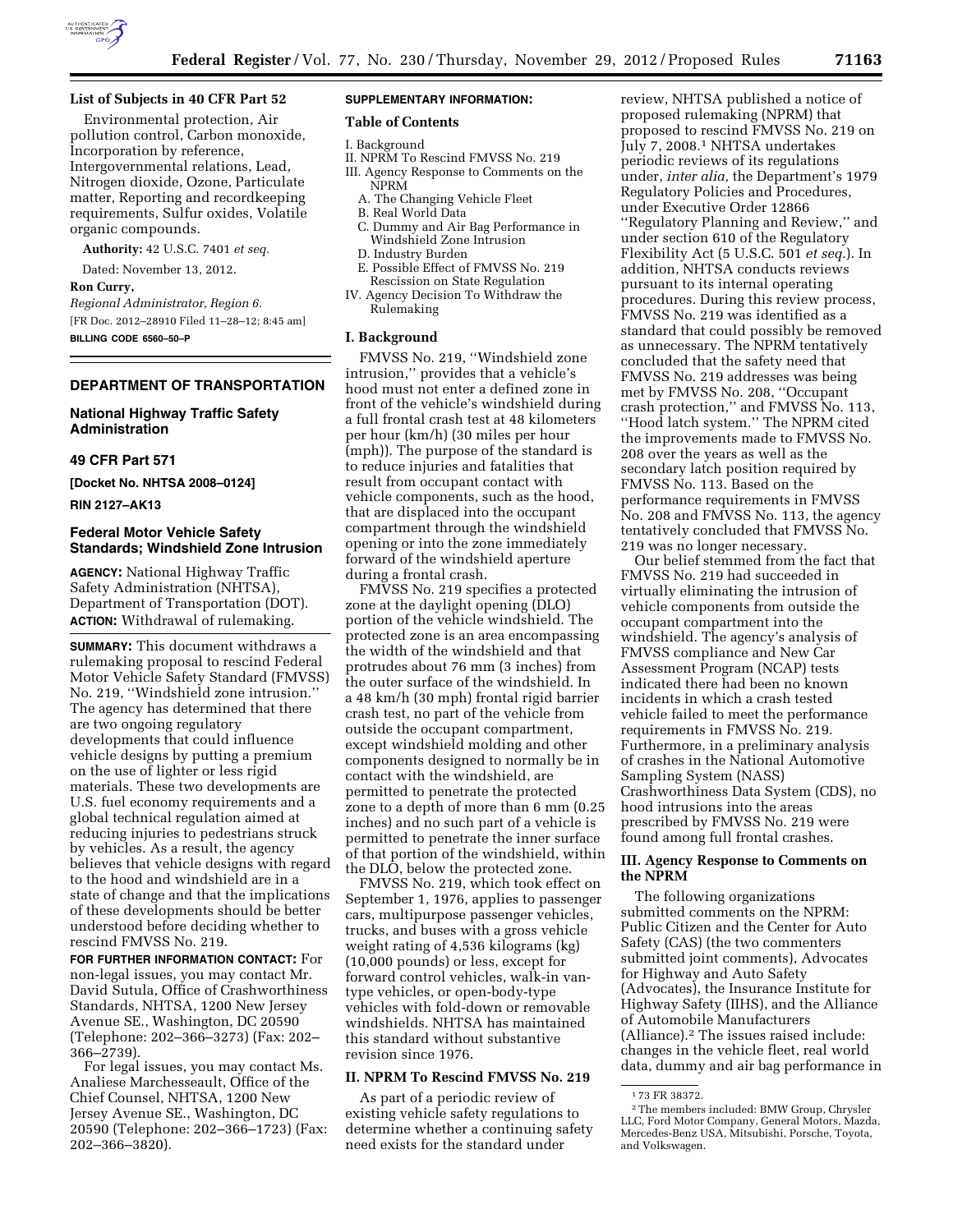windshield zone intrusion, industry burden and possible effects of FMVSS No. 219 rescission on State regulation. The consumer advocacy organizations and the insurance consortium did not support the NPRM, while the vehicle manufacturer organization generally supported the rescission.

#### *A. The Changing Vehicle Fleet*

Public Citizen/CAS stated, ''In coming years, there will be an influx of new small cars from Europe and Asia, which will not necessarily be designed with consideration of FMVSS [No.] 219 if it is rescinded.'' Advocates stated that ''both long and short-term changes in the vehicle fleet make this an inappropriate action to take at this time.'' Advocates stated:

the vehicle manufacturing industry is in a rapidly evolving, dynamic state and is developing radically new designs and types of motor vehicles. Small, uniquely designed vehicles are being produced in Europe and imported into the U.S. Three-wheel vehicles are also nearing entry into the U.S. market. In the near future, production of vehicles in China will supply many more models for import into the U.S. market, and inexpensive passenger vehicles using new designs are planned in India and other countries that may eventually be sold in the U.S. In addition, alternative fuel vehicles will incorporate unknown designs and features that, without the performance requirement and safety protection for occupants provided by FMVSS No. 219, may present safety threats that neither FMVSS No. 208 nor FMVSS No. 113 are equipped to prevent.

IIHS commented that ''NHTSA is underestimating the continuing benefits of FMVSS [No.] 219, especially considering a growing global market, while simultaneously overestimating the benefits of its rescission.''

*Agency Response:* The agency agrees that the vehicle fleet is in a period of change because of many factors. We agree that the U.S. fleet may begin to see new entrants from foreign and domestic manufacturers that have less experience with the FMVSS framework, in comparison to manufacturers that have long been part of the U.S. market. In addition, we also believe a period of change may be initiated by two specific influences on vehicle design, the effects of which have not yet been fully determined. Those influences are more stringent U.S. Corporate Average Fuel Economy (CAFE) standards and a global technical regulation requiring changes in vehicle design aimed at minimizing injuries to pedestrians that are struck by automobiles.

We believe manufacturers may begin using lighter materials to meet CAFE standards, including materials in and around the hoods of vehicles. Hood

design could be affected by the use of lighter materials. We, therefore, agree with commenters that suggested that FMVSS No. 219 should remain in place to assure protection against hood intrusion while the vehicle fleet evolves in response to CAFE standards.

Additionally, in November 2008, the World Forum for Harmonization of Vehicle Regulations (WP.29) adopted Global Technical Regulation (GTR) No. 9 (ECE/TRANS/180/Add. 9). GTR No. 9 is aimed at establishing vehicle design criteria that will result in vehicles with hoods and related hardware that will reduce the severity of injuries to pedestrians struck by automobiles. Among the vehicle changes that manufacturers are likely to consider as a result of implementation of this GTR are softer, more deformable hood structures and alternative hood designs that aid in protecting a pedestrian that is struck by a vehicle. NHTSA is considering the benefit of adopting this GTR to harmonize U.S. regulations with the international community. Canada is currently considering adopting GTR No. 9, while Japan and the European Commission already have adopted requirements in their domestic regulations similar to those of the GTR.

Several vehicles have already shown up in the U.S. market that both comply with FMVSS No. 219 and have incorporated the kinds of changes in vehicle design anticipated by the GTR. The agency is concerned that a pedestrian safety standard might increase the possibility that some manufacturers would use hood hinges that are significantly less stiff, to produce low injury values for pedestrian testing. It makes sense that FMVSS No. 219 would be needed, at least during the initial implementation of a pedestrian standard, to ensure that rearward deformation of the vehicle's hood is not excessive in an FMVSS No. 219 type crash.

The agency agrees that there are unknowns associated with the effect of new pedestrian safety designs on the vehicle fleet as they pertain to FMVSS No. 219. Therefore, these unknowns warrant retaining FMVSS No. 219, at least until the impact of these circumstances can be more fully understood.

#### *B. Real World Data*

The IIHS and Public Citizen/CAS commented that NHTSA did not provide sufficient real world data to support the rescission of FMVSS No. 219. Public Citizen/CAS suggested that NHTSA should analyze the effectiveness of FMVSS No. 219 and the potential consequences of rescinding it

before deciding whether to rescind the standard.

The IIHS stated that a review of NASS cases revealed that vehicle hood penetration into the occupant compartment still occurs in a small number of offset crashes, pole impacts, and severe underride collisions with large trucks or tractor trailers. The IIHS said that it identified NASS cases from 2002–2006 that involved crashes different from the 48 km/h (30 mph) flat barrier test required by FMVSS No. 219. The IIHS suggested that FMVSS No. 219 be modified to address the types of crashes seen in these NASS cases. Public Citizen/CAS also stated that an offset frontal crash test should be incorporated into FMVSS No. 219.

CAS compiled a list of 40 recalls from model year 1980 through 2007 that related to defective hood latch equipment. The organization said, ''[T]he presence of FMVSS No. 113 does not protect occupants in the face of these defects; therefore, the protection provided by FMVSS No. 219 ensures that occupants are not injured by an intruding roof [sic] in the event of a latch failure.'' 3

*Agency Response:* NHTSA has analyzed crash data to determine the potential safety consequences of a decision to rescind FMVSS No. 219. As discussed below, the analysis has shown that the safety need for the standard for current vehicles is apparently being met by other standards. Nonetheless, for reasons related to future vehicle designs, we have decided not to rescind FMVSS No. 219.

NHTSA analyzed NASS cases of model year 2004–2008 vehicles with dual frontal air bags that were coded as having hood intrusion. A total of 78 cases were identified. Of these 78 NASS cases, only one case involved an injury to a non-ejected occupant due to hood intrusion, and the resulting injury was coded as a minor injury to the occupant's right hand and arm. Based on nationally weighting this one case, NHTSA estimates there are annually 127 minor injuries to non-ejected occupants associated with hood intrusion.

The agency also analyzed more than 900 NASS cases that met the following criteria: a 2000 model year vehicle, or newer, with a delta V of 35 km/h (22  $mph$ ,<sup>4</sup> or greater, with a primary frontal

<sup>3</sup>NHTSA assumes that Public Citizen and the Center for Auto Safety were referring to an intruding hood rather than an intruding roof. [Footnote added.]

<sup>4</sup>This delta V threshold was set in order to limit the number of cases to a manageable level and to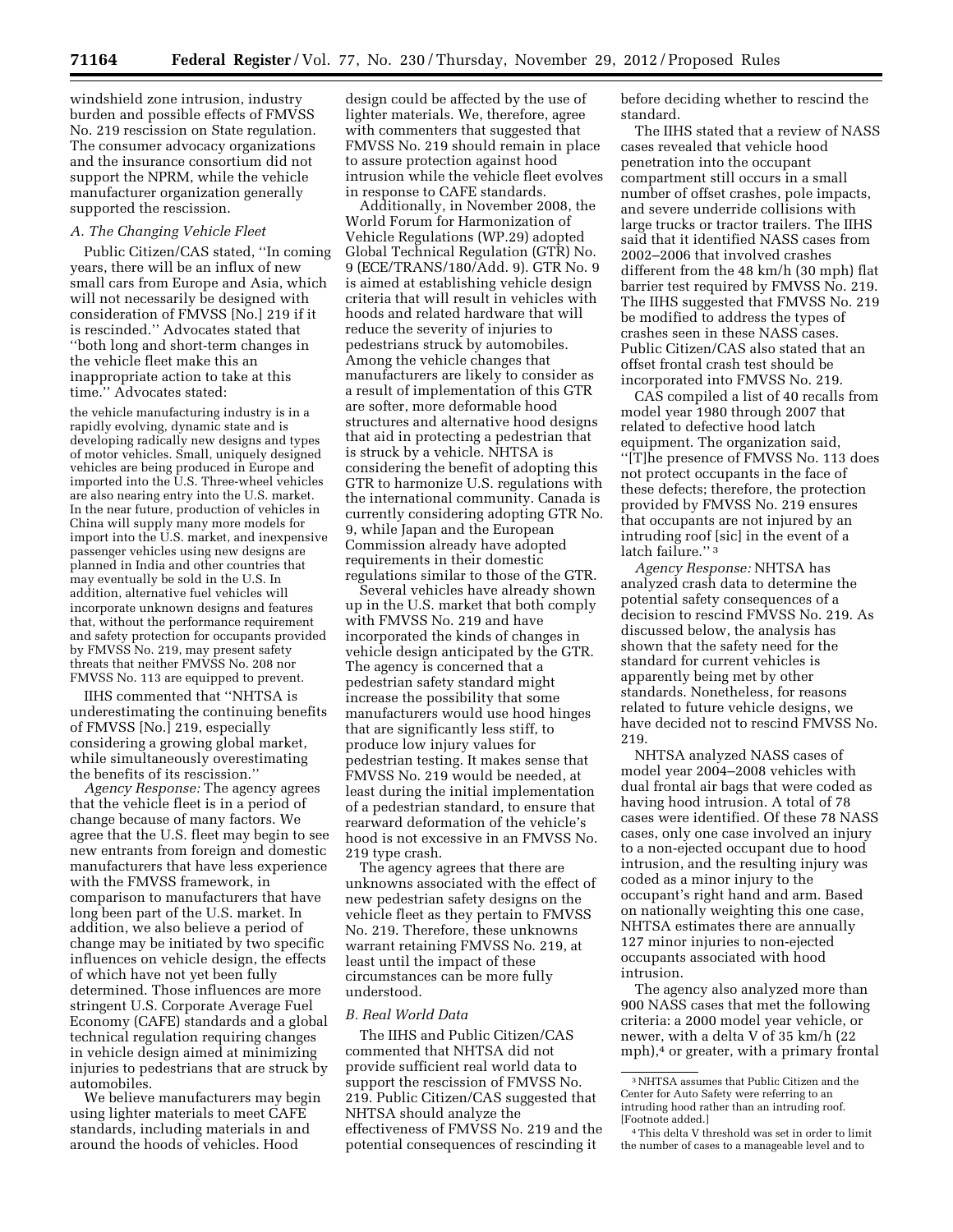impact and available air bags. The agency found only 12 cases in which the hood intruded through the windshield. These cases involved frontal offset, pole impact, and underride crashes. None of these crash modes are required to be tested in FMVSS No. 219. The single NASS case with a minor injury to the occupant's arm and hand, described in the previous paragraph, was identified in this analysis as well. There were no other occupant injuries resulting from hood intrusion found.

Finally, the agency also reviewed 230 Crash Injury Research Engineering Network (CIREN) cases and found 9 cases that were coded with hood intrusion, 4 of which had injuries associated with hood intrusion. All of these cases involved exceedingly severe crashes under conditions that far exceed the FMVSS No. 219 testing requirements, and resulted in a significant loss of occupant space. These crashes were so severe that they exceeded the parameters of any crash test in common use, including offset or pole testing suggested by IIHS and Public Citizen/CAS.

Details of the NASS and CIREN crashes discussed above are contained in a technical report titled, ''Evaluation of NASS Cases for Windshield Zone Intrusion,'' which may be found in Docket No. NHTSA–2008–0124 (the docket for the July 7, 2008 NPRM).

## *C. Dummy and Air Bag Performance in Windshield Zone Intrusion*

The IIHS commented that FMVSS No. 208 does not protect against windshield zone intrusion in the same way that FMVSS No. 219 does because, under FMVSS No. 208, an intrusion would have to occur and strike a test dummy in the vehicle to be considered dangerous. Any component intruding through a windshield should be considered a hazard, IIHS stated, because when intrusion occurs, even slight changes to the crash scenario could result in occupant injury.

Advocates commented that it is unclear how the dummy performance requirements of FMVSS No. 208, which it suggested are intended to protect occupants from injuries caused by contact with internal vehicle surfaces, will serve to reflect impact injuries due to windshield intrusion by external vehicle parts. It stated that the agency cannot assure the public that only blunt impact injuries would occur if FMVSS No. 219 were rescinded. Advocates also stated that FMVSS No. 208 will not necessarily prevent lacerative injuries

because it is unknown how quickly air bags will deflate once punctured by a sharp object protruding through the windshield or because an air bag, once having performed its function, could start to deflate before an object intrudes through a windshield. It stated that in real world crashes, an object can strike an occupant without encountering an inflated air bag.

*Agency Response:* We believe that the concerns raised by Advocates and IIHS about how well FMVSS No. 208 would protect vehicle occupants against injury from objects intruding through a windshield during a crash would merit further discussion in the event further steps were taken to rescind the standard. The agency is today deciding not to proceed with rescinding FMVSS No. 219 based primarily on changes that are likely to occur in the vehicle fleet. Should the agency consider rescinding FMVSS No. 219 at a future time, we will address all appropriate issues then.

## *D. Industry Burden*

The Alliance supported the agency's tentative assessment in the NPRM that FMVSS Nos. 208 and 113 adequately protect against windshield intrusion, that FMVSS No. 219 is redundant, and that the standard imposes an unnecessary burden on manufacturers. The Alliance commented that it ''supports the agency's periodic review of its regulations and standards \* \* \* to assure that out of date or ineffective regulations or standards are not creating needless compliance burdens.''

Advocates, IIHS, and Public Citizen/ CAS stated that FMVSS No. 219 testing imposes little burden or cost on vehicle manufacturers. IIHS stated that FMVSS No. 219 testing poses little additional compliance test burden because this aspect of safety is addressed at the same time as other flat barrier dynamic testing. Furthermore, IIHS commented that ''[M]aintaining the standard creates little additional work for the agency or manufacturers.'' Advocates stated that ''any cost savings to industry would be extremely small.'' Public Citizen/CAS commented that FMVSS No. 219 ''places a minimal burden on the industry.''

*Agency Response:* We note that we clearly stated in the NPRM that any cost savings resulting from the rescission of FMVSS No. 219 would be so minimal that the savings cannot be calculated. We note that the requirements of FMVSS No. 219 may be assessed during the FMVSS No. 208 crash test.5

In December 2004, NHTSA published a technical report analyzing the cost and weight added by different FMVSSs.6 This report concluded that there was no attributable weight or cost associated with FMVSS No. 219. This conclusion relied on the results of a NHTSA report 7 that sampled twelve make-models prestandard and post-standard. The report found no measurable or determinable weight or cost per vehicle associated with FMVSS No. 219.8 Based on the negligible cost to industry to maintain and test to the performance requirements in FMVSS No. 219, the agency has concluded that FMVSS No. 219 does not place an unreasonable burden on industry.

# *E. Possible Effect of FMVSS No. 219 Rescission on State Regulation*

The Alliance said that NHTSA ''should confirm in the notice publishing the final rule the conclusion that the safety need addressed by FMVSS No. 219 is addressed sufficiently by the current versions of FMVSS No. 208 and FMVSS No. 113, leaving no room for State regulation of this aspect of vehicle performance.'' The NPRM had stated the agency's tentative determination that if FMVSS No. 219 were rescinded, States would be free to regulate the aspect of motor vehicle performance that was regulated by the standard (73 FR at 38374).

*Agency Response:* Our action today to withdraw the July 7, 2008 NPRM will not change the current relationship between FMVSS No. 219 and State regulation of this aspect of vehicle performance.

# **IV. Agency Decision To Withdraw the Rulemaking**

The agency has decided to withdraw this rulemaking. There are relatively new considerations affecting vehicle design, specifically, enhanced corporate average fuel economy standards, and global technical regulations for vehicle hoods that will reduce the severity of injuries sustained by pedestrians that are struck by vehicles. These

capture crashes around the crash severity of the standard and just below.

<sup>5</sup>The full frontal barrier tests in FMVSS No. 208 are now performed at 56 km/m (35 mph), which is a more severe test than that specified in FMVSS No. 219.

<sup>6</sup>Tarbet, M.J., *Cost and Weight Added by the Federal Motor Vehicle Safety Standards for Model Years 1968–2001 in Passenger Cars and Light Trucks.* NHTSA Technical Report No. DOT HS 809 834:128 (2004).

<sup>7</sup>McVetty, T.N., Cross, A.J., and Parr, L.W., *Cost Evaluation for Two Federal Motor Vehicle Safety Standards—FMVSS 113 Hood Latch—Passenger Cars—FMVSS 219 Windshield Zone Intrusion— Passenger Cars.* NHTSA Technical Report No. DOT HS 806 187:19–36 (1982).

<sup>8</sup>We note that in that report, the agency stated that ''it is conceivable that a more thorough teardown study including vehicles a year or two before 1976 could have revealed costs of changes made in anticipation of FMVSS No. 219, if there were any.''